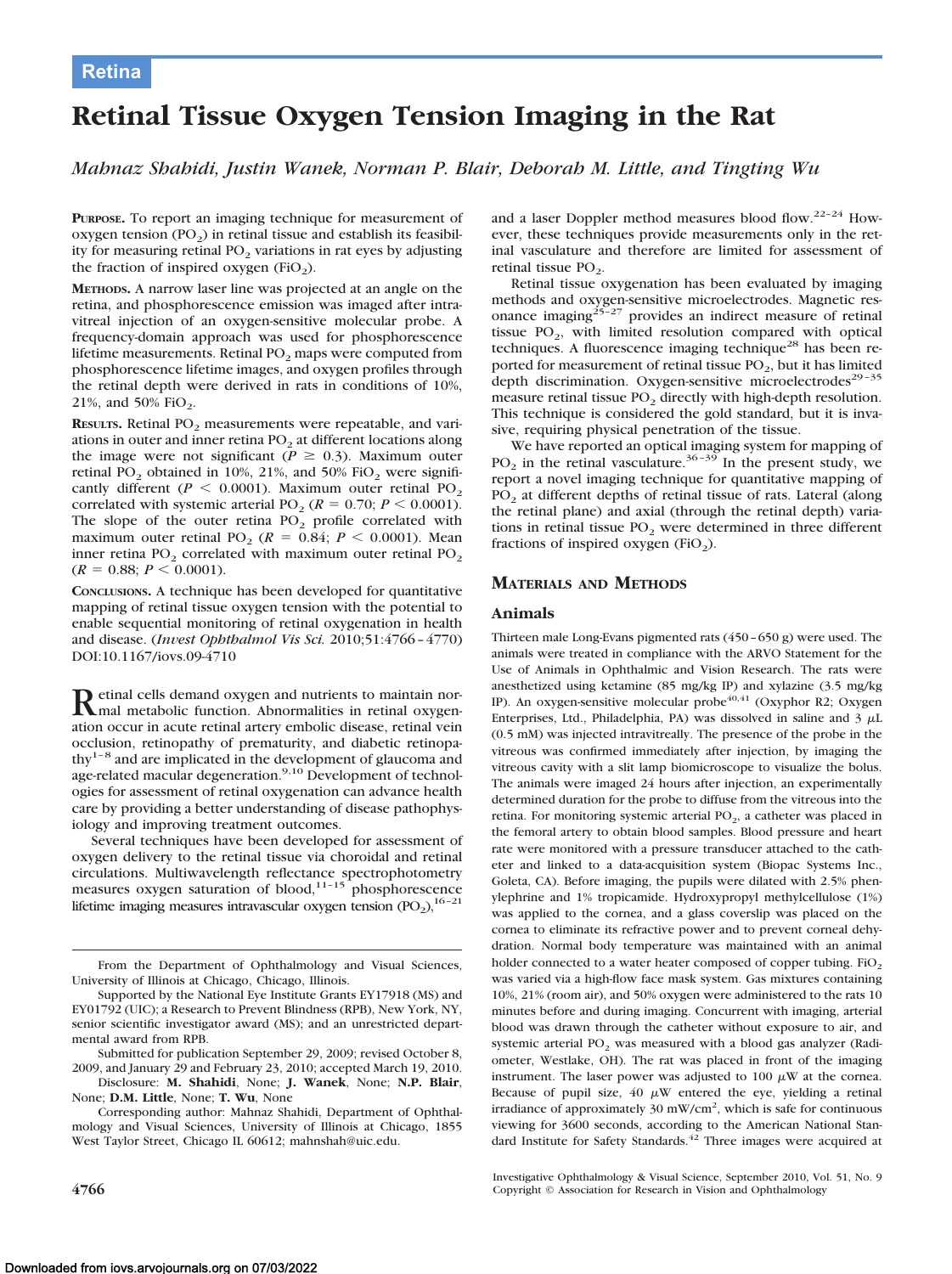

**FIGURE 1.** (**A**) An example of a phosphorescence image showing an optical section view through the depth of the retina. (**B**) Retinal PO<sub>2</sub> map generated from phase-delayed phosphorescence images. Color bar represents retinal PO<sub>2</sub> in mm Hg. Oxygen profiles were generated along the image at locations denoted by *rectangles*. The horizontal position of each rectangle was established based on the location of the maximum PO<sub>2</sub> in the posterior (*right*) portion of the retina, corresponding to 100% retinal depth.

each location within 2 disc diameters of the optic nerve head, over a period of approximately 60 seconds. Of the 13 rats, 3 were imaged in all three FiO<sub>2</sub> conditions, 5 in two, and 5 in one. In total, in each of the three  $FiO<sub>2</sub>$  conditions, data from eight rats were available, yielding a total of 24 data points.

## **Methods**

The instrument for optical section phosphorescence imaging has been described.<sup>36</sup> Briefly, a narrow, focused, laser line was projected vertically at an angle on the retina, and the phosphorescence of the oxygen-sensitive molecular probe was imaged. Because of the 10° angle between the incident laser and imaging path, an optical section phosphorescence image was acquired by a digital camera. Phosphorescence was imaged by matching the laser wavelength (532 nm) to the excitation wavelength of the molecular probe and placing a filter with transmission overlapping the phosphorescence emission in the imaging path. The phosphorescence lifetime was measured with a frequency-domain approach, as published elsewhere.<sup>20,36,43,44</sup> According to the principles of this approach, the laser light and sensitivity of the camera were independently modulated at a frequency of 1600 Hz. The phase between the two modulators was incrementally delayed at 74- $\mu$ s intervals and a set of 10 optical section phosphorescence images were acquired. The phase-delayed images were analyzed to determine phosphorescence lifetime, which is related to  $PO<sub>2</sub>$  according to the Stern-Volmer expression:  $\tau_0/\tau = 1 + (\kappa_Q)(\tau_0)(PO_2)$ , where PO<sub>2</sub> (mm Hg) is the oxygen tension,  $\tau$  (in microseconds) is the phosphorescence lifetime,  $\kappa_Q$  (1/mm Hg  $\mu$ s) is the quenching constant for the tripletstate phosphorescence probe, and  $\tau_0$  is the lifetime in a zero-oxygen environment.<sup>40</sup> A small error in retinal PO<sub>2</sub> calculations may be present, since the constants of the Stern-Volmer relation are not known precisely in tissue. A retinal  $PO<sub>2</sub>$  map was generated by calculating  $PO_2$  at each pixel on the image and three repeated  $PO_2$  maps were obtained at the same location per eye. In phosphorescence intensity images, a boundary between the retina and vitreous was visible. The location of the boundary on the phosphorescence image coincided with the vitreoretinal interface that was clearly visualized on the reflectance image. The retinal region was isolated by generating a mask by global thresholding of the phosphorescence intensity image with an iterative threshold-selection method.<sup>45</sup> The mask assigned a value of 0 to  $PO<sub>2</sub>$  map pixels with corresponding intensity values below a threshold on the phosphorescence intensity image.

The masked retinal  $PO<sub>2</sub>$  map was sectioned by contiguous rectangular segments along the image from superior to inferior. Each seg-

ment was 20 pixels (100  $\mu$ m) vertically and spanned the retinal depth. The horizontal position of each segment was established on the basis of the location of the maximum  $PO<sub>2</sub>$  level in the posterior portion of the retina, corresponding to 100% retinal depth. The number of segments in each PO<sub>2</sub> map varied, depending on the vertical extent of the retina that could be visualized. Retinal  $PO<sub>2</sub>$  maps were sectioned into  $13 \pm 1$  segments (mean  $\pm$  SD;  $n = 24$ ). In each segment, a PO<sub>2</sub> profile was obtained by vertically integrating pixel values over the segment (20 pixels). The resulting profile displayed  $PO<sub>2</sub>$  values at 30 retinal depth locations. A total of 13 oxygen profiles were generated from 13 contiguous segments along each retinal  $PO<sub>2</sub>$  map. The outer and inner retinal areas in an oxygen profile were defined by the region spanning 50% to 100% and <50% of the retinal depth, respectively. An average and SD for the following measures were calculated from oxygen profiles: maximum and minimum outer retina  $PO<sub>2</sub>$ , mean inner retina  $PO<sub>2</sub>$ , and slope of the outer retina  $PO<sub>2</sub>$  profile between 75% and 100% of the retinal depth.

The reliability of measurements was established in two separate complementary analyses. First, intraclass correlations were calculated between repeated images in each eye on  $PO<sub>2</sub>$  profiles. Second, the effect of location and repeatability on  $PO<sub>2</sub>$  measurements was examined by subjecting the data to a two-way analysis of variance (ANOVA), with location and image as between-samples repeated measures. A significant main effect of image suggests differences between the repeated images that would make it difficult to apply the technique reliably. The main effect of location indicates variations at different locations along the image. Interactions between the two (image, location) indicate that measurement variability changes in a systematic manner between repeated images as a function of location. ANOVA was used to compare measurements obtained during 10%, 21%, and 50% FiO<sub>2</sub>. Linear regression analysis was performed to relate systemic arterial PO<sub>2</sub>, slope of the outer retina PO<sub>2</sub> profile, and mean inner retina  $PO<sub>2</sub>$  to maximum outer retina  $PO<sub>2</sub>$ . Statistical significance was accepted at  $P < 0.05$ .

#### **RESULTS**

Blood pressure was 90  $\pm$  15 (mean  $\pm$  SD), 139  $\pm$  25, and  $135 \pm 21$  mm Hg (significant change at  $P = 0.0002$ ); heart rate was  $257 \pm 17$ ,  $278 \pm 46$ , and  $241 \pm 23$  beats per minute (*P* = 0.08); and systemic arterial PO<sub>2</sub> measurements were  $39 \pm 11$ ,



**FIGURE 2.** Oxygen profiles derived from retinal PO<sub>2</sub> maps generated with 10%, 21%, and 50%  $FiO<sub>2</sub>$  are shown. Each profile was obtained from a single segment of a retinal  $PO<sub>2</sub>$  map. Error bars represent standard deviations.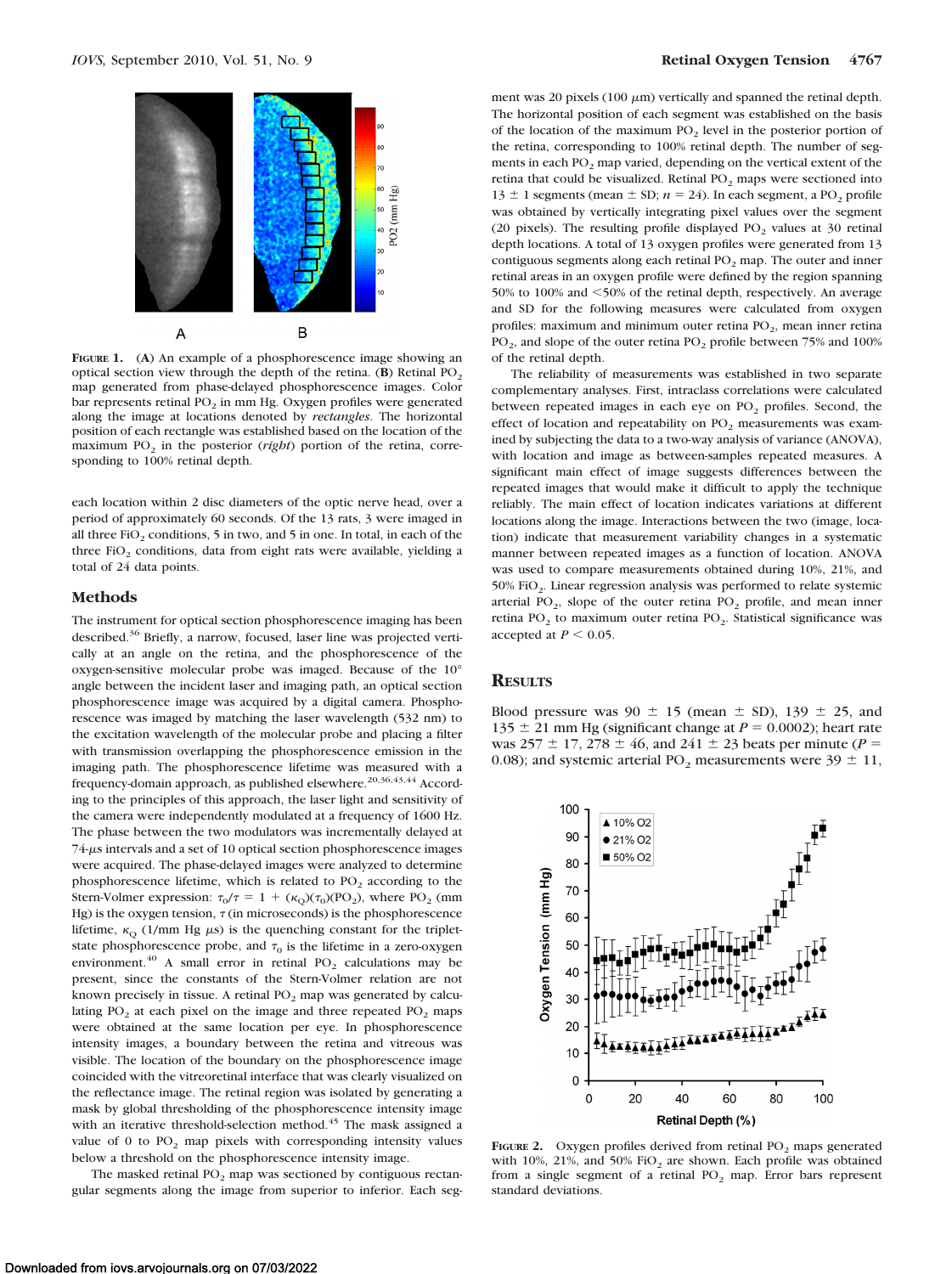|  |                                                                            |  | <b>TABLE 1.</b> Effects of Image (Repeated-Measurement Variability) and Location (Lateral Variations) on |  |  |
|--|----------------------------------------------------------------------------|--|----------------------------------------------------------------------------------------------------------|--|--|
|  | Retinal PO <sub>2</sub> with $10\%$ , $21\%$ , and $50\%$ FiO <sub>2</sub> |  |                                                                                                          |  |  |

|                         | Maximum Outer<br>Retina PO <sub>2</sub> |                  | <b>Minimum Outer</b><br>Retina PO <sub>2</sub> |       | Mean Inner<br>Retina PO <sub>2</sub> |                  |
|-------------------------|-----------------------------------------|------------------|------------------------------------------------|-------|--------------------------------------|------------------|
| FiO <sub>2</sub> Effect | F                                       | $\boldsymbol{P}$ | F                                              | P     | $\bm{F}$                             | $\boldsymbol{P}$ |
| 10%                     |                                         |                  |                                                |       |                                      |                  |
| Image                   | 0.640                                   | 0.542            | 0.298                                          | 0.747 | 0.817                                | 0.614            |
| Location                | 0.374                                   | 0.954            | 1.067                                          | 0.399 | 0.023                                | 0.978            |
| Image/location          | 0.746                                   | 0.746            | 0.433                                          | 0.984 | 1.095                                | 0.361            |
| 21%                     |                                         |                  |                                                |       |                                      |                  |
| Image                   | 0.153                                   | 0.860            | 0.141                                          | 0.870 | 0.227                                | 0.800            |
| Location                | 0.971                                   | 0.478            | 0.892                                          | 0.546 | 0.907                                | 0.533            |
| Image/location          | 0.730                                   | 0.789            | 0.729                                          | 0.789 | 0.740                                | 0.778            |
| 50%                     |                                         |                  |                                                |       |                                      |                  |
| Image                   | 0.917                                   | 0.422            | 0.713                                          | 0.507 | 1.110                                | 0.357            |
| Location                | 0.736                                   | 0.689            | 0.801                                          | 0.628 | 0.665                                | 0.753            |
| Image/location          | 1.052                                   | 0.407            | 0.748                                          | 0.770 | 1.167                                | 0.292            |

54  $\pm$  7, and 156  $\pm$  40 mm Hg (significantly different at *P* < 0.0001) with 10%, 21%, and 50%  $FiO<sub>2</sub>$ , respectively.

An example of an optical section phosphorescence image, displaying a cross-sectional view of the retina in a rat during 21%  $FiO<sub>2</sub>$  is shown in Figure 1A. The phosphorescence from the oxygen probe is visualized distinctly in the retinal tissue. A retinal PO<sub>2</sub> map was generated from the phase-delayed optical section phosphorescence images, as shown in Fig. 1B. The locations of contiguous segments along the image are marked by rectangles. Retinal  $PO<sub>2</sub>$  was highest at the choroidal interface and decreased incrementally through the outer retinal depth. Examples of oxygen profiles derived from retinal  $PO<sub>2</sub>$ maps generated in 10%, 21%, and 50%  $FiO<sub>2</sub>$  are shown in Figure 2. Each profile was obtained from a single segment of a retinal PO<sub>2</sub> map. Systemic arterial PO<sub>2</sub> was 28, 50, and 109 mm Hg for the three profiles derived with 10%, 21%, and 50%  $FiO_2$ , respectively. In the outer retina,  $PO<sub>2</sub>$  decreased linearly from a maximum  $PO<sub>2</sub>$  level in the proximity of the choroid and reached a minimum PO<sub>2</sub> at the location corresponding to the photoreceptor cell inner segment, as previously reported.<sup>34</sup> In the inner retina,  $PO_2$  was relatively constant but displayed spatial variations because of the retinal vascular architecture.<sup>34</sup>

All measures of maximum and minimum outer retina  $PO<sub>2</sub>$ , and mean inner retina  $PO<sub>2</sub>$  were consistent. Intraclass correlations were greater than 0.94, 0.75, and 0.44 in 10%, 21%, and 50% FiO<sub>2</sub> conditions, respectively ( $P \le 0.001$ ). The results of two-way ANOVA analysis for determining the effects of image and location on  $PO<sub>2</sub>$  measurements are shown in Table 1. There were no significant effects of image, location, or interaction between the two effects on maximum or minimum



**FIGURE 3.** Mean retinal  $PO_2$  measurements obtained with 10%, 21%, and  $50\%$  FiO<sub>2</sub> in eight rats. Error bars, SD.

outer retina  $PO<sub>2</sub>$  or mean inner retina  $PO<sub>2</sub>$  with 10%, 21%, or 50% FiO<sub>2</sub> ( $P \ge 0.3$ ).

Maximum outer retina  $PO<sub>2</sub>$  measurements obtained with 10%, 21%, and 50% FiO<sub>2</sub> were  $37 \pm 15$ ,  $57 \pm 20$ , and  $94 \pm 23$ mm Hg, respectively, and increased significantly with higher FiO<sub>2</sub> ( $P < 0.0001$ ). Maximum outer retina PO<sub>2</sub> correlated with systemic arterial PO<sub>2</sub> ( $R = 0.70$ ;  $P < 0.0001$ ;  $n = 24$ ). Maximum and minimum outer retina  $PO<sub>2</sub>$  and mean inner retina  $PO_2$  measurements obtained in 10%, 21%, and 50% FiO<sub>2</sub> are shown in Figure 3. Mean inner retina and minimum outer retina  $PO<sub>2</sub>$  measurements were significantly different during the three oxygen breathing conditions ( $P = 0.001$  and  $P =$ 0.0003, respectively).

The relationship between the slope of outer retina oxygen profile and maximum outer retina  $PO<sub>2</sub>$  is shown in Figure 4. The slope of the outer retina  $PO<sub>2</sub>$  profile was correlated with maximum outer retina PO<sub>2</sub> ( $R = -0.86$ ;  $P < 0.0001$ ;  $n = 24$ ). The relationship between mean inner retina  $PO<sub>2</sub>$  and maximum outer retina  $PO<sub>2</sub>$  is shown in Figure 5. Mean inner retina  $PO_2$  correlated highly with maximum outer retina  $PO_2$  ( $R =$ 0.88;  $P < 0.0001$ ;  $n = 24$ ).

### **DISCUSSION**

Development of retinal pathologies may be related to retinal tissue hypoxia in common retinal diseases, such as diabetic retinopathy and age-related macular degeneration. Therefore, technologies that provide direct measurement of retinal tissue  $PO<sub>2</sub>$  are needed to provide better understanding of the role of



**FIGURE 4.** The relationship between the slope of the outer retina  $PO<sub>2</sub>$ profile and maximum outer retina  $PO<sub>2</sub>$ . The more negative values correspond to a steeper slope.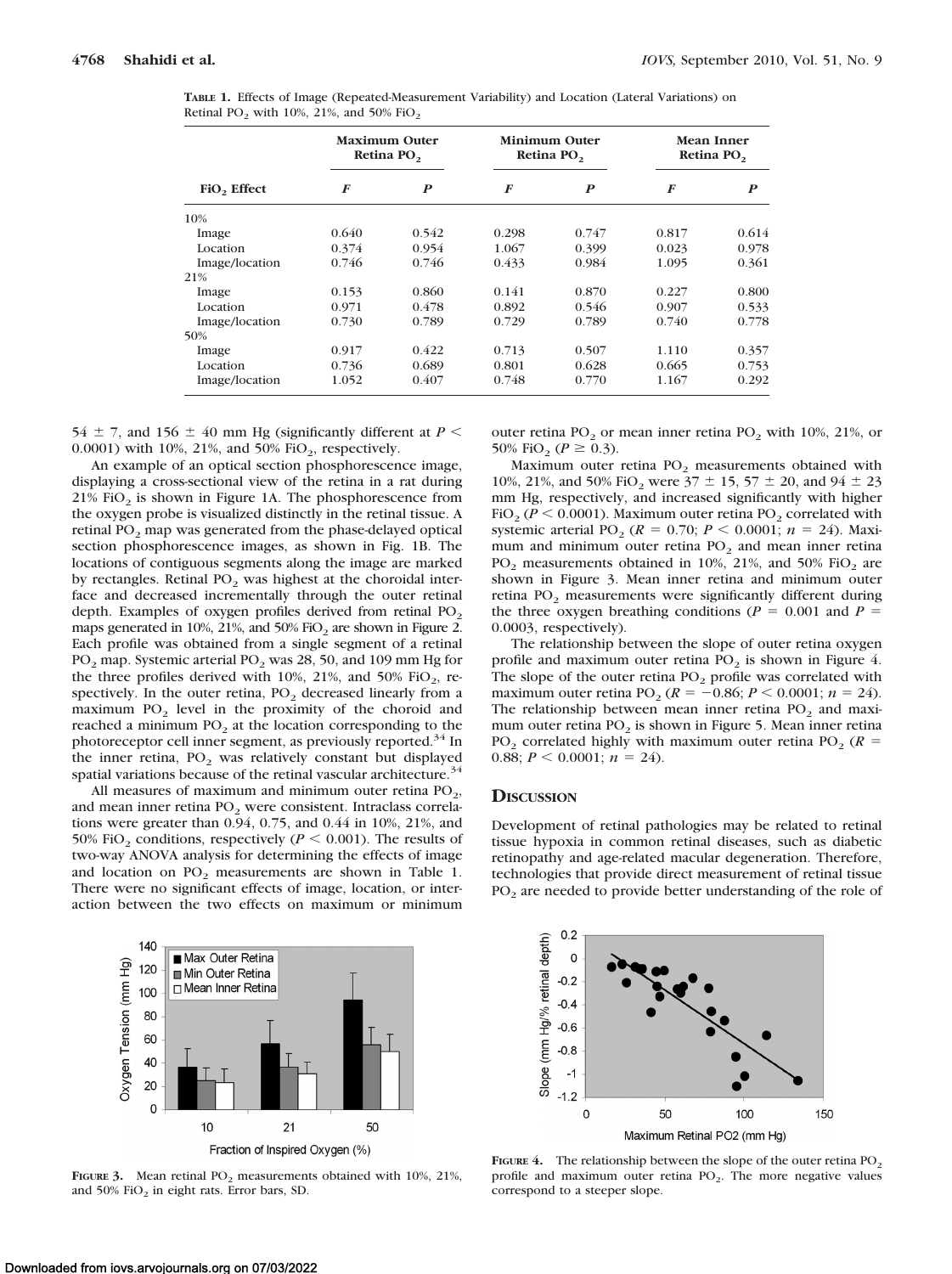

**FIGURE 5.** The relationship between mean inner retina  $PO_2$  and maximum outer retina  $PO<sub>2</sub>$ .

hypoxia in these retinal diseases. In the present study, an imaging technique was reported for mapping of retinal tissue  $PO<sub>2</sub>$  and generating  $PO<sub>2</sub>$  profiles through the retinal depth. The feasibility of the technique was established by determining reproducibility of PO<sub>2</sub> measurements and demonstrating a significant increase in inner and outer retinal  $PO<sub>2</sub>$  with higher fractions of inspired oxygen.

Significant changes in systemic arterial  $PO<sub>2</sub>$  were induced by varying the fraction of inspired oxygen. In 21% and 50% FiO<sub>2</sub>, systemic arterial PO<sub>2</sub> was lower than measurements obtained in previous studies.<sup>46-48</sup> This result is attributable to the hypoxic condition of the rats in our study caused by the respiratory depressant effect of the anesthetics.<sup>37</sup> Maximum outer retina  $PO<sub>2</sub>$  significantly increased according to higher fractions of inspired oxygen, in agreement with prior studies that showed a proportionate increase in choroidal  $PO<sub>2</sub>$  under hyperoxia.49 As previously reported, maximum outer retina and systemic arterial  $PO<sub>2</sub>$  measurements were similar under hypoxia.<sup>32,39</sup> In the 50% FiO<sub>2</sub>, maximum outer retina PO<sub>2</sub> was approximately 50% of systemic arterial  $PO<sub>2</sub>$ , in agreement with studies performed under systemic arterial  $PO<sub>2</sub> > 80$  mm Hg in rats and other species.<sup>32,46,50,51</sup> Mean inner and minimum outer retina  $PO<sub>2</sub>$  increased with higher fractions of inspired oxygen, corresponding to microelectrode data in the cat and the rat.30,46,49 Similar to previous studies using oxygen microelectrodes that found larger outer retina  $PO<sub>2</sub>$  gradients with increased  $\text{FiO}_2$ <sup>52</sup> steeper slopes of the outer retina PO<sub>2</sub> profile were linearly correlated with higher maximum outer retina  $PO<sub>2</sub>$ , indicating that oxygen flux into the outer retina is increased when maximum outer retina  $PO<sub>2</sub>$  is higher.

Oxygen profiles generated by the optical imaging technique in the present study displayed different features compared with those published using the microelectrode technique.<sup>34,46</sup> Inner retina PO<sub>2</sub> variations did not display a minimum between two capillary layers, and the gradient of outer retina PO<sub>2</sub> was lower. Since the imaging technique uses phosphorescent light for measuring retinal  $PO<sub>2</sub>$ , scattered light from intraretinal structures may have reduced the signal-to-noise ratio of the system, thereby limiting detection of  $PO<sub>2</sub>$  variations due to inner retina capillary beds. In addition, the contribution of scattered light may have caused the averaging of phosphorescence signals from different retinal depths. This averaging would effectively lower the maximum outer retina  $PO<sub>2</sub>$  measurement and elevate the minimum outer retina  $PO<sub>2</sub>$  measurement, resulting in a reduced outer retina oxygen gradient compared with microelectrode data.

Although the retinal irradiance used in the present study was below the level that produces tissue damage, repeated laser exposures have the potential to induce phototoxic injury.53 Phototoxicity would have resulted in a progressive effect on data derived from images acquired repeatedly at the same location. However, data obtained from consecutive images acquired at

the same location were found to be highly reproducible. Furthermore, the functional and structural integrity of the retinal tissue was assessed with available techniques after imaging in selected rats. In a light-adapted condition, the maximum amplitudes of the b-wave of the electroretinograms recorded 24 hours after probe and saline intravitreal injections were found to be similar, and retinal structures imaged by optical coherence tomography after  $PO<sub>2</sub>$  imaging displayed no abnormalities. Future studies are needed to thoroughly assess the potential presence of phototoxicity in the retinal tissue and establish the reliability of the technique for monitoring disease progression over time.

Retinal PO<sub>2</sub> measurements were reproducible, providing a reliable means of assessment of retinal oxygenation and metabolism due to retinal diseases. Furthermore, variations in maximum and minimum outer and mean inner retina  $PO<sub>2</sub>$  at different locations along the image were small; suggesting that retinal  $PO<sub>2</sub>$  profiles were relatively constant in the spatial extent imaged. One potential limitation of this technique is the dependence of the data on the quality of acquired images, which is a factor in all optical imaging techniques. Blurring of images can occur due to media opacities and aberrations, affecting accuracy of  $PO<sub>2</sub>$  measurements. In our data set, this type of image degradation was encountered in approximately 20% of animals, in which the maximum outer retina  $PO<sub>2</sub>$  was significantly lower than the systemic arterial  $PO<sub>2</sub>$ . In the present study, only focused images were analyzed, to minimize inaccuracy due to image blurring. Overall, this technique for quantitative mapping of retinal  $PO<sub>2</sub>$  in animals may become useful for sequential monitoring of retinal oxygenation and provide a reliable means for assessing treatment regimens for retinal diseases.

#### *References*

- 1. Yoneya S, Saito T, Nishiyama Y, et al. Retinal oxygen saturation levels in patients with central retinal vein occlusion. *Ophthalmology.* 2002;109:1521–1526.
- 2. Dugan JD Jr, Green WR, Shonat RD, Kight AC. Ophthalmologic manifestations of carotid occlusive disease. *Eye.* 1991;5:226 –238.
- 3. Zhang W, Ito Y, Berlin E, Roberts R, Berkowitz BA. Role of hypoxia during normal retinal vessel development and in experimental retinopathy of prematurity. *Invest Ophthalmol Vis Sci.* 2003;44: 3119 –3123.
- 4. Stefansson E, Machemer R, de Juan E Jr, McCuen BW II, Peterson J. Retinal oxygenation and laser treatment in patients with diabetic retinopathy. *Am J Ophthalmol.* 1992;113:36 –38.
- 5. Linsenmeier RA, Braun RD, McRipley MA, et al. Retinal hypoxia in long-term diabetic cats. *Invest Ophthalmol Vis Sci.* 1998;39:1647– 1657.
- 6. Berkowitz BA, Kowluru RA, Frank RN, Kern TS, Hohman TC, Prakash M. Subnormal retinal oxygenation response precedes diabetic-like retinopathy. *Invest Ophthalmol Vis Sci.* 1999;40:2100 – 2105.
- 7. Berkowitz BA, Luan H, Gupta RR, et al. Regulation of the early subnormal retinal oxygenation response in experimental diabetes by inducible nitric oxide synthase. *Diabetes.* 2004;53:173–178.
- 8. Bursell SE, Clermont AC, Shiba T, King GL. Evaluating retinal circulation using video fluorescein angiography in control and diabetic rats. *Curr Eye Res.* 1992;11:287–295.
- 9. Anderson DR. Is ischemia the villain in glaucomatous cupping and atrophy? In: Brockhurst RJ, Boruchoff SA, Hutchinson BT, Lessell S, eds. *Controversy in Ophthalmology*. Philadelphia: W.B. Saunders Co.; 1977:312–319.
- 10. Zarbin MA. Age-related macular degeneration: review of pathogenesis. *Eur J Ophthalmol.* 1998;8:199 –206.
- 11. Delori FC. Noninvasive technique for oximetry of blood in retinal vessels. *Appl Opt.* 1988;27:1113–1125.
- 12. Smith MH, Denninghoff KR, Hillman LW, Chipman RA. Oxygen saturation measurements of blood in retinal vessels during blood loss. *J Biomed Opt.* 1998;3:296 –303.